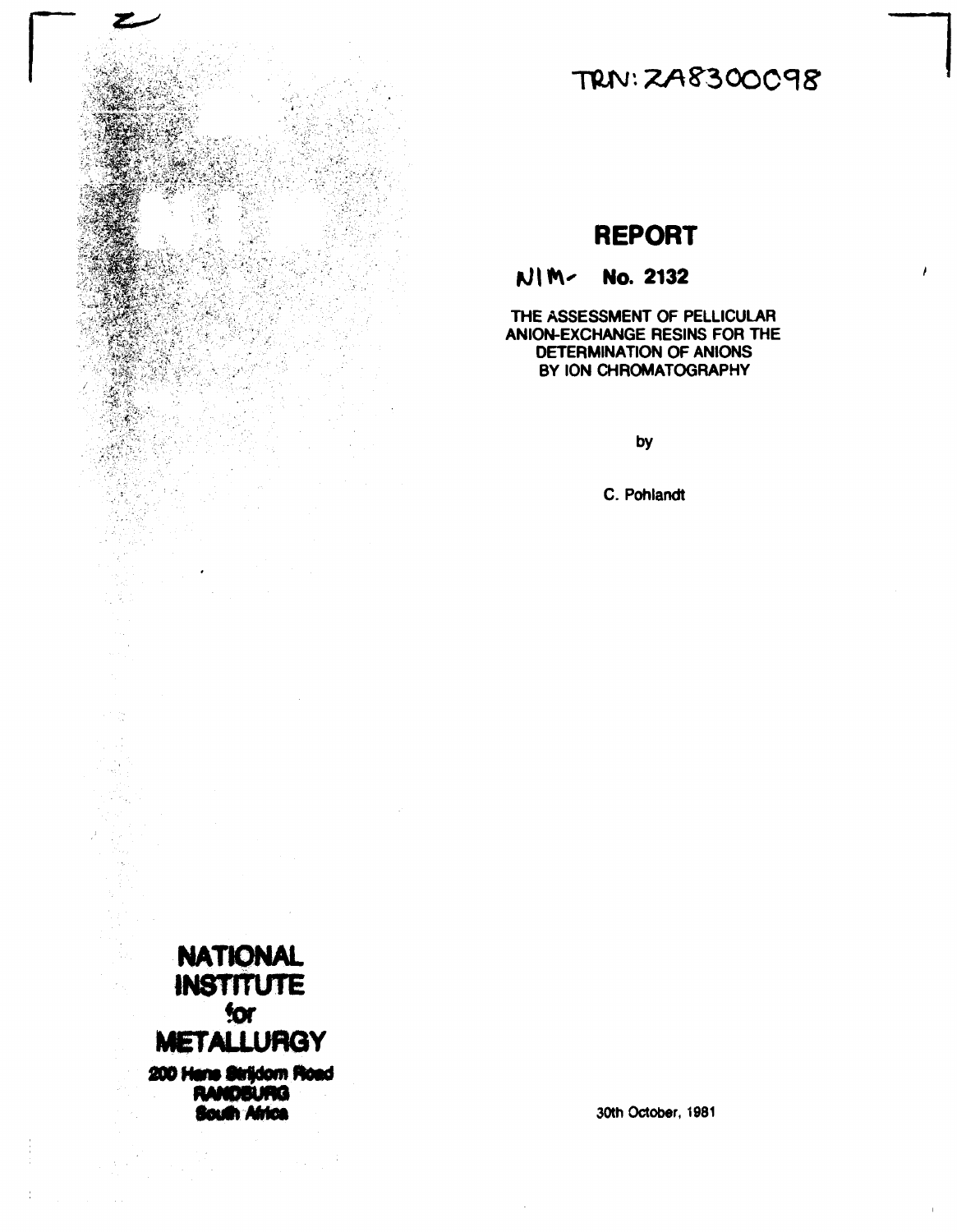

**r i** 

ł

# **NATIONAL INSTITUTE FOR METALLURGY**

**ANALYTICAL CHEMISTRY DIVISION** 

# **REPORT**

### **No. 2132**

## **THE ASSESSMENT OF PELLICULAR ANION-EXCHANGE RESINS FOR THE DETERMINATION OF ANIONS BY ION CHROMATOGRAPHY**

**Investigator C. Pohlandt Director of Division T.W. Steele** 

**Programme No. 504 Project No. 004791 Project Report No. 3** 

**30th October, 1981** 

**All correspondence to the National Institute for Metallurgy, Private Bag X3015, Randburg, 2125 South Africa.** 

**ISBN 0 86999 557 X** 

÷.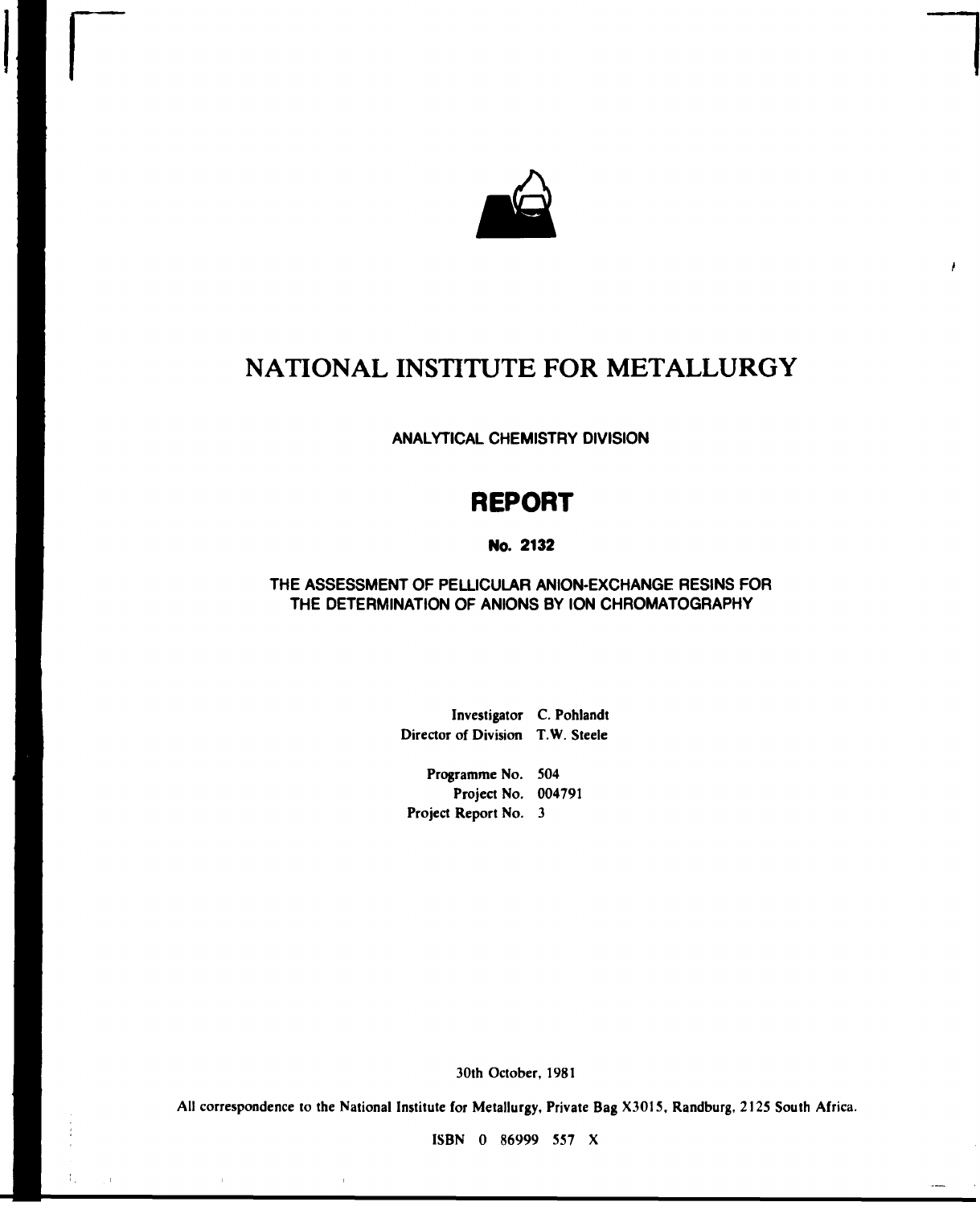#### **SYNOPSIS**

đ

**Because pellicular anion-exchange resins suitable for the determination, by ion chromatography, of anions with alkaline eluents were unavailable in South Africa at the inception of this work, an attempt was made to prepare such resins. In this study it is shown that the pellicular resins produced are more efficient than the surface-aminated resins used previously. The simultaneous separation and determination of five common anions is demonstrated. The method was applied to the analysis of uranium leach liquors, effluent samples, and a solid sample of ferric oxide (goethite).** 

#### **SAMEVATTING**

**Omdat pellikulêre anioonruilharse wat geskik is vir die bepaling van anione met alkaliese uitwasmiddels deur ioonchromatografie, nie by die aanvang van hierdie werk in Suid-Afrika beskikbaar was nie, is daar 'n poging aangewend om sulke harse te berei. In hierdie studie word daar getoon dat die pellikulêre harse wat gemaak word, doeltreffender is as die oppervlakgeamineerde harse wat vroeër gebruik is. Die gelyktydige skeiding en bepaling van vyf gewone anione word beskryf. Die metode is toegepas op die ontleding van uraanloogvioeistowwe, monsters van uitvloeisels en n vaste ferrioksied(goethiet)monster.**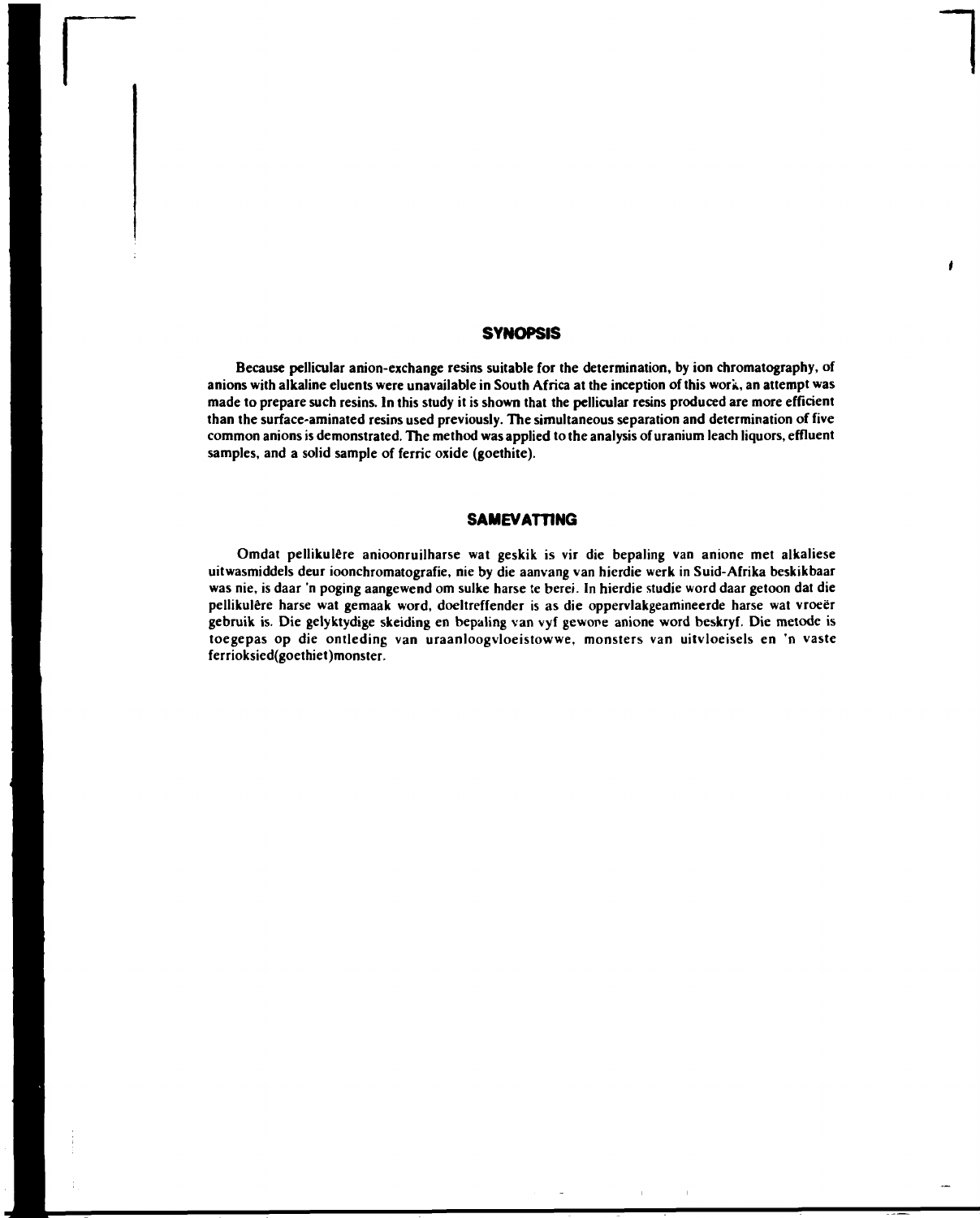### **CONTENTS**

 $\overline{1}$ 

 $\epsilon$ 

 $\mathbf{r}=\frac{1}{2}$ 

| 7. CONCLUSION $\ldots$ $\ldots$ $\ldots$ $\ldots$ $\ldots$ $\ldots$ $\ldots$ $\ldots$ $\ldots$ $\ldots$ $\ldots$ $\ldots$ $\ldots$ |  |
|------------------------------------------------------------------------------------------------------------------------------------|--|
|                                                                                                                                    |  |
|                                                                                                                                    |  |
|                                                                                                                                    |  |

 $\pmb{\prime}$ 

### **LIST OF ILLUSTRATIONS**

 $\pm$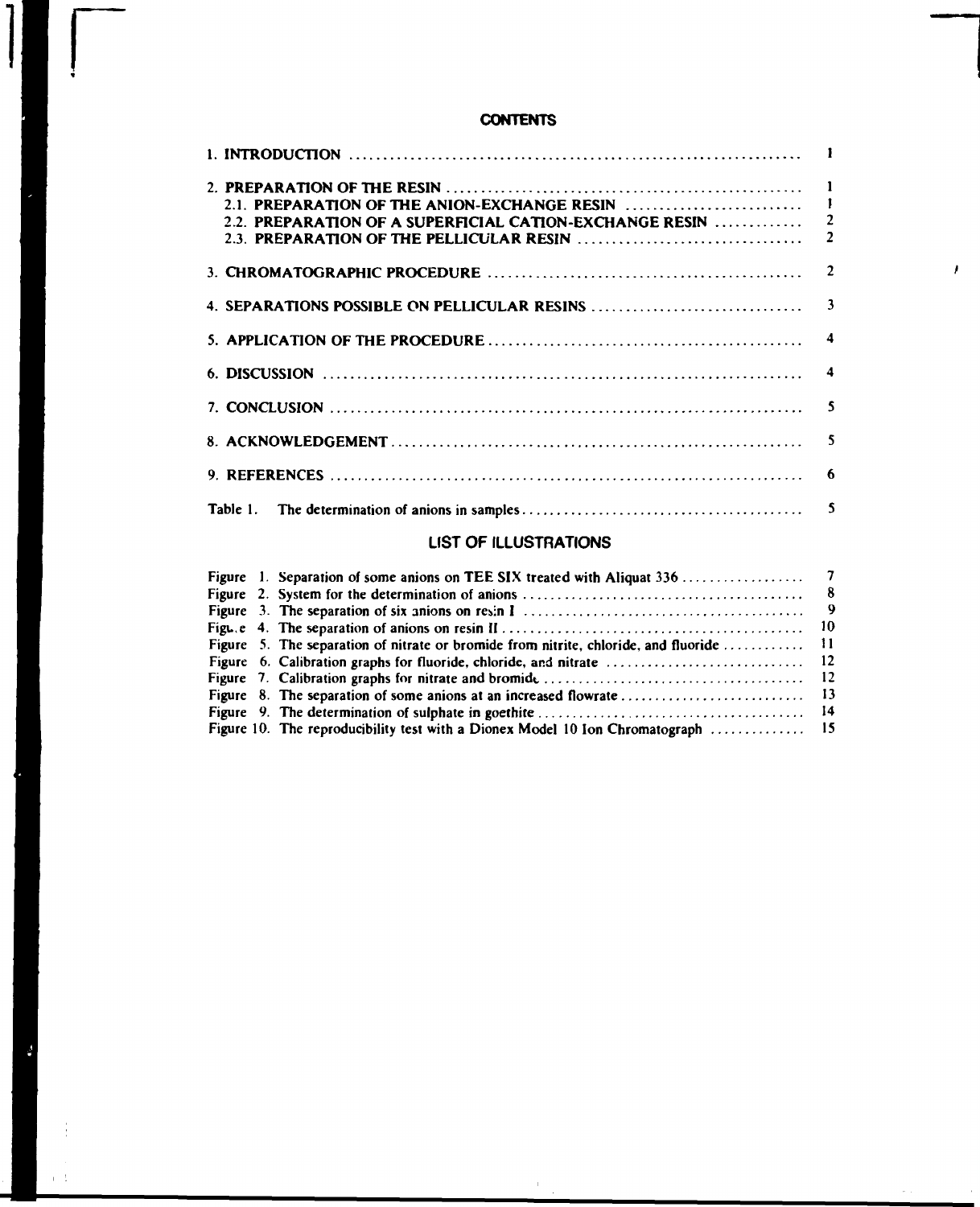#### **1. INTRODUCTION**

**The determination, by automatic conductimetry. of various anions was first introduced by Small** *etal.'.*  **who used pellicula; anion-exchange resins and basic eluents to achieve separation. With this technique, the conauctance of the eluent background is suppressed by neutralization in a strongly acidic cation-exchange column, which simultaneously converts solute anions to their highly conductive acids. The term 'ion chromatography' (IC) was coined by these authors' as an 'umbrella' term for all automatic procedures involving the separation of ionic species by chromatographic techniques.** 

**In an attempt to simplify and improve that technique. Gjerde** *etal-<sup>2</sup>*  **proposed a modified approach that involves the separation of anions on surface-aminated. macroreticular resins of very low capacity with very dilute solutions of hydrogen phthalate or benzoate as the eluents. Because of the low conductivity of the**  eluents employed, a second column is not required for the suppression of eluent cond *vetance*.

**The latter technique was evaluated in an earlier investigation<sup>1</sup> at NIM. and promising results were obtained for a number of anions. However, the resins employed lacked efficiency and only three anions could be separated and determined simultaneously. Also, an eluent different from that used for the separation of. e.g.. phosphate and sulphate, had to be used to effect the separation of fluoride. The commercially available pellicular Vydac 301 SB resin that was tested in that investigation gave good separations of various common anions, but did not allow the determination of fluoride. Pellicular resins with a polystyrene core, which are suitable for the separation of anions, were not available in South Africa at that stage. It was therefore decided that an attempt should be made to prepare resins that would allow the separation, in one elution, of mixtures of anions such as fluoride, chloride, nitrate, phosphate, and sulphate. Initial experiments involved the use of surface-animated X AD-1 resins in which the particle size had been decreased considerably. This resulted in difficulties in the manual packing of the columns and in a build-up of pressure within the chromatographic system. An ither attempt involved gentle chloromethylation and subsequent gentle animation of a spherical polymer of the gel type (from Diamcnd-Shamrock. U.S.A.),**  which has a definite particle size (20 to  $40\mu$ m). This resin was easily packed, and the columns could be **operated at relatively low back-pressures. Howevv r, although fluoride and chloride could be separated on this resin, its overall performance was poor, and band broadening and tailing were observed. A potentially**  useful material for the column was prepared by the coating of TEE SIX (Teflon that is 150 to 170 mesh in **size, from Analab, U.S.A.) with 2 per cent Aliquat 336. With an eluent consisting of potassium hydrogen phthalate, there was early elution of most anions, but no separation took place. A**  $10^{-3}$  **M solution of sodium phenolate achieved the separation of a number of anions (Figure 1), a cationic-suppressor column being employed to reduce the background conductivity of the eluent. Because a considerable length of time would have been needed for this approach to be optimized and for more TEE SIX to be obtained, it was decided that an attempt should be made instead to prepare a pellicular resin similar to that first described by Small** *et aV.* 

#### 2. PREPARATION OF THE RESIN

**Initially, it was thought that a spherical anion-exchange resin could be produced of which the particles would be small enough to serve as the surface layer of a pellicular resin. However, it soon became apparent that the stirring rates obtainable with the existing equipment during polymerization were too low for suitably small beads to be produced; instead, relatively large beads were obtained varying widely in size. These beads were then ground and used in the preparation of pellicular resins, as is described in detail in the next sections. In the preparation of the pellicular anion-exchange resin, advantage was taken of the strong electrostatic interaction between polycationic and polyanionic particles, i.e. of their tendency to stick to one another. A resin consisting of beads with small diameters that have functional groups of sulphonic acid attached to their surfaces was treated with an aqueous suspension of strongly basic anion-exchange particles, so that a thin layer of these particles surrounded each resin bead. This kind of resin has the advantage over conventional resin of having much-reduced diffusion paths, which result in faster exchange**  (i.e. mass transfer) of the solutes and, consequently, in greatly improved performance of the column.

#### 2.1. Preparation of the Anion-exchange Resin

**Four steps were involved in this preparation: polymerization, chloromethylation, amination, and grinding of the finished product in a Siebtechnik mill.** 

**DN 14 (0,24 g), Natrosol (0,1 g) (both of which are suspension stabilizers), and calcium chloride (0,5 g)**  were dissolved, in that order, in 40 ml of pre-warmed vater. The reaction vessel was placed in a water-bath, **the temperature being raised to 88°C, and stirred while a monomer mixture consisting of 25 g of styrene, 3 g of divinylbenzene (DVB), and 0, i g of benzoyl peroxide was added. The stirring rate was then increased so**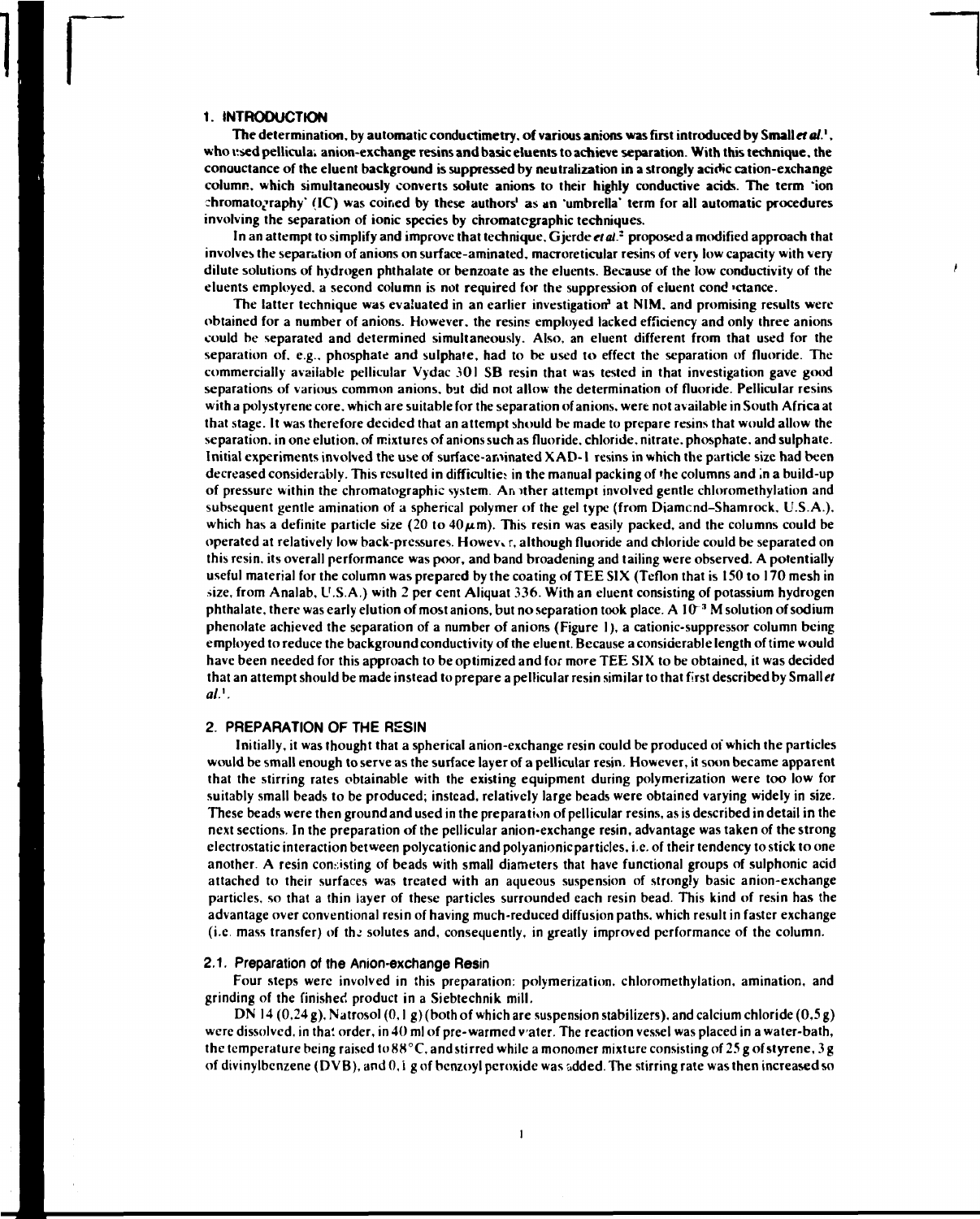**that the resin beads produced would be as small as possible. After approximately 45 minutes, the beads became 'sticky' and then solidified. The beads were reacted for a further 18 hours at 88\*C. After filtration, the beads were washed with acetone and then with water, and dried at 80\*C in an air-oven.** 

**To a mixture consisting of 75 ml of chloromethyl methyl -ttier and 75 ml of dichloromethane. 26 g of the polystyrene beads, prepared as described, were added. During stirring. 7,3 ml of tin-I V-chloride was added drop by drop to avoid violent reaction. The temperature was maintained at 40°C. and the mixture allowed to recct for 6 hours. The reaction was then quenched by the addition of methanol, and the chloromethylated beads were filtered on a suction filter. After washing with methanol, the beads were dried at room temperature. The chloromethylated resin beads were placed in a reaction vessel containing 50 ml of methylal (dimethoxy methane) and the mixture stirred, 60 g of tri-methylaminc being added drop by drop. The beads were then allowed to react for 8 hours at a temperature of 40° C. The animated resin beads were filtered and washed, first with methanol, and then with water. The nitrogen content of the resin was determined by use of an elemental analyser, and the capacity of the resin was calculated as 3,72 meq/g of dry resin.** 

**The resin was then mixed with water and ground for 15 minutes in a Siebtechnik mill. The slurry obtained was transferred to a measuring cyclinder and the larger particles allowed to settle by sedimentation. The solution containing the finer particles was decanted, a portion being rotated in a centrifuge for 10 minutes at 4000 r/min. The solution was then decanted from the sediment, and the solution containing the suspended particles was passed through a no. 4 sintered-glass crucible. The filtrate**  was milky in appearance because of the very fine anion-exchange particles in suspension. These particles **were considered small enough to form a thin layer on a surface-sulphonated resin.** 

#### **2.2. Preparation of a Superficial Cation-exchange Resin**

An unreacted polystyrene-DVB copolymer consisting of spherical beads of 20 to  $40\mu$ m diameter **(from Diamond-Schamrock, U.S.A.) was used as the starting material. A surface-sulphouated resin was prepared by the stirring of 2 g of copolymer with approximately 5 ml of concentrated sulphuric acid at room temperature for 5 to 10 minutes. After removal of the sulphuric acid by filtration, the resin was washed with a large quantity of water and transferred to a column (2.5 cm m diameter) with a sintered-glass frit at the bottom.** 

#### **2.3. Preparation of the Pellicular Resin**

**A very dilute solution of the previously prepared anion-exchange resin in suspension was passeH -. cr the resin beads until the solution leaving the column had the same milky appearance as that added. ' .lis indicated that the surface-sulphonated (cation-exchange) beads were saturated. After washing with water to remove excess anion-exchange particles and a rinse with an 0.01 M solution of sodium hydroxide, the pellicular anion-exchange resin (designated resin I) was ready for use.** 

**The lengthy preparation time for the strongly basic anion exchanger was later avoided by the use of the commercially available anion-exchange resin Zeolit FF(ip). The Zeolit FF(ip) resin was ground and used for the preparation of the pellicular anion-exchange resin as described in Sections 2.1 and 2.2. The resin obtained in this manner was designated resin II.** 

**Scanning electron micrographs showed that the resin surface consisted of irregularly shaped**  anion-exchange particles of less than  $9.5 \mu$ m diameter. It was also observed that these particles occasionally **had a tendency to form clusters.** 

#### **3. CHROMATOGRAPHIC PROCEDURE**

**The apparatus described previously\* was used for the chromatographic separations. Precision-cut glass columns, 3 mm by 300 mm, were used for anion separation; the columns used for suppression of the eluent were 2 mm wide and 300 mm long and were packed manually by the injection of a resin slurry. The packed columns were connected into the chromatographic system so that the eluent had to pass through the pellicular anion-exchange resin before passing through the suppressor column, which contained a strongly acidic cation-exchange resin (BIO.RAD AG 50W-X8) (Figure 2). Basic eluents containing sodium bicarbonate or sodium carbonate (or mixtures of the two) were pumped through the system at a rate of 1,5 to 2ml/min until a stable base-line, as indicated on a chromatographic recorder, was obtained. The reactions that take place in the suppressor column (after, e.g., chloride and nitrate have been separated) when sodium bicarbonate is used as the eluent, are as follows:**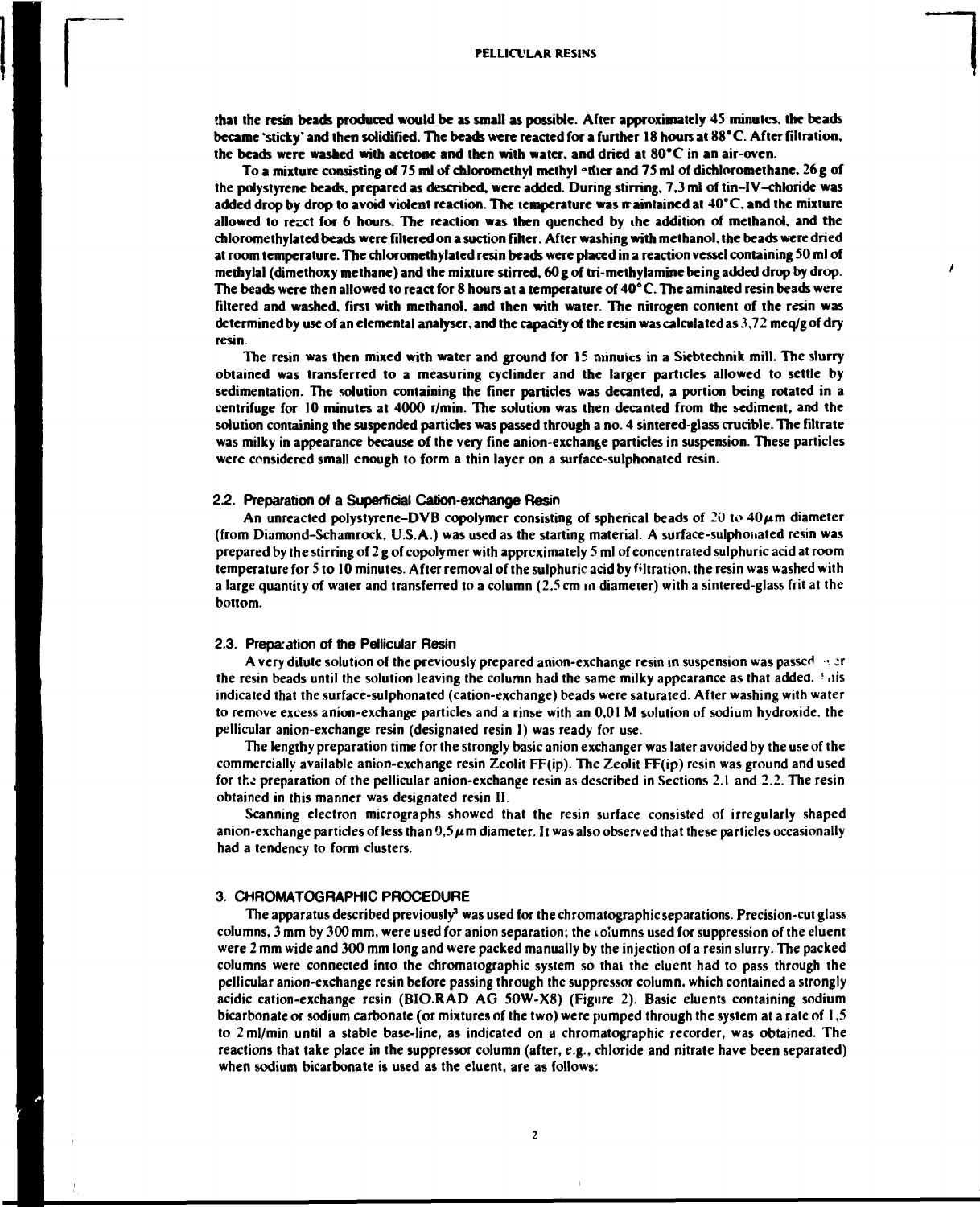for the eluent,  $R-SO<sub>2</sub><sup>-</sup>H<sup>+</sup> + Na<sup>+</sup> HCO<sub>5</sub> = R-SO<sub>3</sub> Na<sup>+</sup> + H<sub>2</sub>CO<sub>3</sub>$ , and

for the anions,  $R-SQ_1^-H^+ + Ne^+G^-$ ,  $Na^+NG \rightleftharpoons R-SQ_1^-Na^+ + H^+G^-$ ,  $H^+NG$ .

**Thus, the chloride and nitrate ions reach the detector as their highly conducting acids in a matrix of essentially molecular carbonic acid (having low conductance). Sensitive signals are obtained for the separated species, which are recorded in the form of a chromatograni. The concentration of a separated anion was gauged by measurement of the peal height in millimetres, and this was then compared with the peak heights obtained for known amounts of the same anion separated under identical conditions.** 

**The resin in the suppressor column was replaced when it was exhausted, i.e. when there was a sharp increase in background conductivity, and the resin was collected for regeneration at a later stage.** 

#### **4. SEPARATIONS POSSIBLE ON PELLICULAR RESINS**

**The separation of fluoride, chloride, nitrate, phosphate, iodide, and sulphate was achieved on resin I**  when  $5 \times 10^{-4}$  M sodium carbonate was used as the eluent (Figure 3). Separations obtained on resin II **(Figure 4) were similar, except that iodide was firmly retained by the resin and could not be determined. Since the active groups are the same in resin I and resin II (quaternary ammonium), it appears that the stronger attraction of iodide to resin II is a function of the hydrocarbon matrix of the resin particles used to form the pellicular layer. However, apart from the behaviour of the iodide, it was found that the elution order for the solutes 'ested was the same on both resins. Generally, it was observed that the preparation of**  the pellicular resins was not exactly reproducible, and adjustments had to be made to the eluent **concentration each time a new resin was used. The different eluents are placed here in order of increasing displacement potentials: sodium hydroxide, sodium bicarbonate, sodium carbonate, and sodium phenolate. With the exception of the separations shown in Figure 1, sodium phenolate was not used in this investigation because of its tendency to form oxidation products harmful to the performance of the separation column<sup>4</sup> .**  When a 10<sup>-3</sup> M solution of sodium bicarbonate, representing a relatively weak eluent, was used, the **separation of nitrite from chloride and from nitrate or bromide (which had similar retention times) was achieved (Figure 5). The eluent was too weak to elute species with a lengthy retention time (i.e. phosphate and sulphate) within a reasonable time period. Calibration graphs obtained for fluoride, chloride, nitrite, nitrate, and bromide are shown in Figures 6 and 7, from which it can be seen that the peak heights obtained were proportional to the concentration of these anions in the eluate. The slightly scattered results obtained for chloride were probably because a small negative peak coincided with its eiution. The origin of this negative peak is not clearly understood, although it appears to be related to the volume of the sample solution injected, i.e. the amount of water present. The negative peak can be minimized by the addition of eluent salt to the sample solution so that the sample and the eluent contain similar concentrations of eluent salt.** 

**Unsuccessful attempts were made to separate all anions examined so far in one elution and within a reasonable time by the use of mixed bicarbonate-carbonate and hydroxide-carbonate solutions. Invariably, the separation of fluoride and chloride was incomplete, and chloride and nitrite eluted in one peak. However, the use of a mixed bicarbonate-carbonate eluent at an increased flowrate (25 per cent of the pump capacity instead of 15 per cent) decreased the analysis time for fluoride, chloride, nitrate, phosphate, and sulphate from approximately 30 minutes (Figures 3 and 4) to 22 minutes (Figure 8). It can be seen that the increase in flowrate decreased the retention time of the solute anions without appreciably affecting their resolution.** 

**The separation and determination of weak-acid anions, e g., carbonate, borate, and cyanide, was not possible with the resins and eluents used. This was mainly because these anions were converted to their molecular acids in the suppressor column, which resulted in extremely poor conductimetric detection limits. The determination of some weakly ionized species was achieved by ion-exclusion chromatography in an earlier investigation<sup>1</sup> '.** 

**As was to be expected, large amounts of mineral acids in a sample caused overloading of the separation column, with the result that meaningful chromatograms of solute anions were no longer obtainable. A solid**  sample cannot therefore be dissolved in a mineral acid unless the concentration of anions to be determined **is high enough to allow for subsequent dilution with large amounts of water.** 

**Three groups of metals were tested with respect to their effect on the separation of anions. The first of these included those metals likely to form complexes with anions, the second group included metals that are precipitated at an elevated pH value, and the third group comprised those metals present as anionic complexes.** 

**3**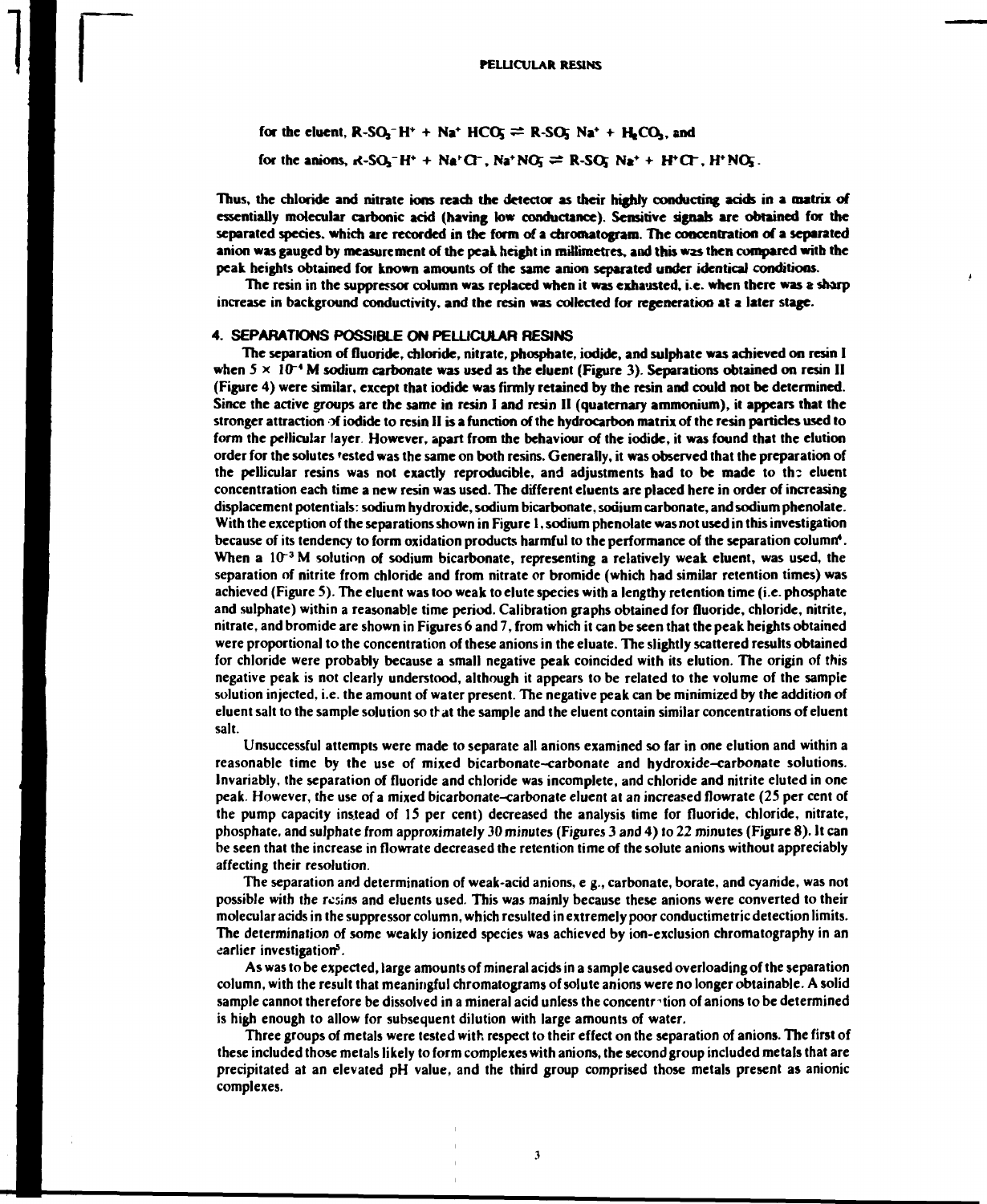**Since aluminium is known to form strong fluoride complexes, tests were done on the effect of this metal on the determination of fluoride. The addition of 100 p.p.m. of aluminium to a standard solution containing 0.3 p.p.m. of fluoride at a pH value of 5 resulted in a slight decrease in the peak height of the latter, indicating incomplete ionization. To induce complete ionization of any aluminium fluoride complexes formed, the pH value of the sample solution was raised to 10. As had been expected, the original peak height was restored, and no interference from aluminium was observed. However, metal ions likely to precipitate in the basic environment of the sample or the eluent. i.e. aluminium, iron, nickel, uranium, etc. (although not immediately affecting the separation of anions) slowly collected at the entrance to the separation column. In time, discolouration of the resin bed. deterioration of the performance of the column, and a build-up of pressure within the chromatographic system occurred, and the separation of anions was no longer possible.** 

Ficklin<sup>6</sup> . monstrated that trace quantities of metal anions, such as tungstate and molybdate could be **determined by a similar ion-chromatographic technique. It was shown in this investigation that relatively large quantities of these metals (i.e. approximately 100 p.p.m.) seriously overloaded the column, and other anions present could no longer be determined. Also, because of the affinity of these metals for the pellicular resins tested, elution was difficult because of extensive tailing. No attempt was made at this stage to overcome interferences caused by, e.g., tungsten. However, metal cations, particularly if present in large amounts, were removed in all further experiments by precipitation of their hydroxides or by a cation-exchange procedure prior to the chromatographic determination of anions.** 

#### **5. APPLICATION OF THE PROCEDURE**

**The procedure was applied to the determination of various anions in a uranium leach liquor, in effluent water, and in a sample of goefhite. Preparation of the aqueous sample solutions involved only appropriate dilution with water so that the anions present would not exceed the range of measurement. To the uranium leach liquor enough sodium hydroxide solution (0,01 M) was added to precipitate the metal cations present. The precipitate was allowed to settle and, after decantation, aliquot portions of the solution were analysed by use of the chromatographic procedures.** 

**A** small mass  $(0,25g)$  of the goethite sample  $(Fg_2O_1)$  was dissolved in a few millilitres of  $3N$ **hydrochloric acid, and the solution evaporated to approximately 1 ml. After dilution to SO ml, the iron was separated in a small, strongly acidic cation-exchange column at atmospheric pressure. The eluate**  containing the sulphate was diluted to  $400$ ml, and aliquot portions of  $100\mu$ l injected into the **chromatographic system. The dissolution of the sample in hydrochloric acid was permissible in this instance because the high concentration of sulphate (approximately 5 per cent) allowed for dilution with large amounts of water. Also, the retention times of chloride and sulphate are sufficiently different to permit a relatively large excess of the former (Figure 9).** 

**Results obtained with the resins and eluents used in this investigation compared favourably with those obtained by wet-chemical procedures and with results from the Dionex Model 10 Ion Chromatograph (Table I), which at this stage had recently become available in South Africa.** 

#### **6. DISCUSSION**

**The pellicular resins prepared in this investigation were found to be stable in** *the* **alkaline eluents employed and retained their characteristics even after prolonged use. The base-lines obtained were more stable than those achieved with the previously employed surface-aminated resins, when solutions of phthalate, benzoate. and citrate were used as eluents<sup>3</sup> , and five anions could be separated instead of three. Also, presumably because of reduced diffusion paths in the pellicular resin, narrower peaks and, consequently, better resolution were obtained.** 

**The preparation of the pellicular resin and the packing of a column, as described in this report, were not always reproducible, and the concentration of the eluent used invariably had to be adjusted to give similar retention times for the various anions on a new column. This difficulty makes the application of the method to routine analytical work somewhat complicated, particularly if the analyst is unfamiliar with the principles involved in the technique. The preparation of 'home-made' pellicular resins is further complicated by the fact that the unreacted spherical polymer bead» used as the matrix are not readily available in South Africa** 

**It is felt that, for practical purposes, the lengthy time needed for preparation of the strongly basic anion-exchange resin (Section 2.1) from a monomer mixture can be omitted, and a commercially available resin used instead for the formation of the pellicular layer. The analysis time for the determination of chloride, nitrate, and sulphate in a uranium leach liquor is 12 hours if wet-chemical procedures are used. The chromatographic procedure (NIM-IC) requires approximately 2,5 hours for the first sample, which** 

**4**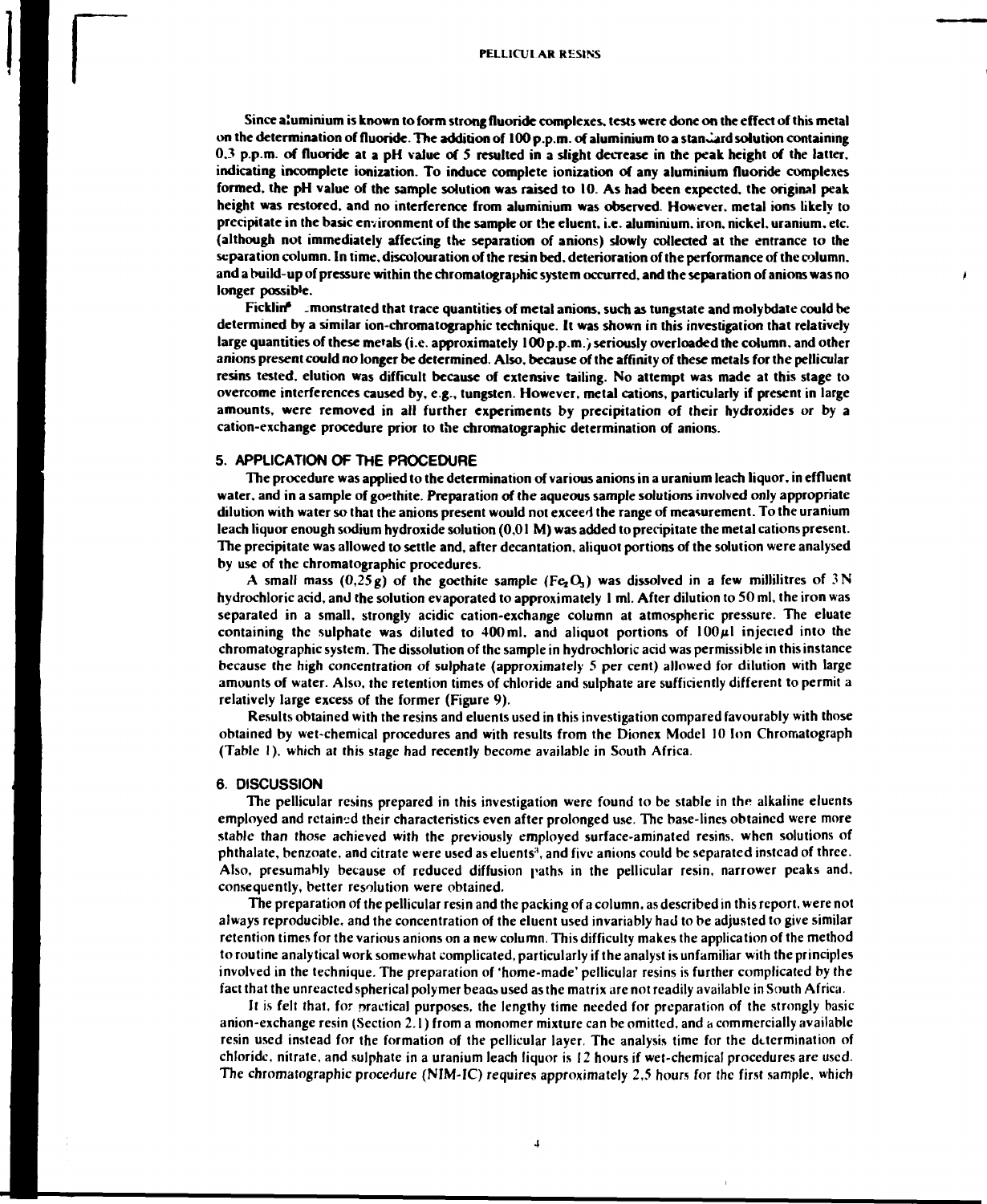#### **TABLE 1**

## **Method**  Wet chem. NIM-IC Dionex-IC *Uranium leach liquor*  **Chloride, p.p.m.** 184 175 170<br>Nitrate, p.p.m. - 170 175 **Nitrate, p.p.m. - 170 175**  Sulphate, g/l | 25 | 23,3 | 23,3 *Effluent water*  **Fluoride, p.p.m.**  $\vert$  - | 3,5 | 3,5 **Chloride, p.p.m. - 50,0 49,0**  Nitrate, p.p.m.  $\vert$  -  $\vert$  21,0  $\vert$  20,5 **Sulphate, p.p.m.**  $\vert$  - | 595 | 610 *Goethite*  **Sulphate,** % **4,7** 4,80 4,82

 $\mathbf{I}$ 

#### *The determination of anions in samples*

**Wet chem. = Wet-chemical procedure**  NIM-IC  $=$  The ion-chromatographic procedure investigated at this laboratory Dionex-IC  $=$  Dionex Ion Chromatography

**Dionex-IC = Dioncx Ion Chromatography** 

includes the analysis of three standard solutions for calibration purposes. All further samples require only an additional 30 minutes each. Unfortt.nately, double the analysis time is required if fluoride (or nitrite) is to be determined, because this anion is not completely separated from chloride (Figure 4) and a different, weaker eluent, i.e. bicarbonate, has to be employed. This is particularly important if very small amounts of fluoride are to be accurately determined.

By comparison, use of the Dionex Ion Chromatograph allows the comp'ete separation, with only one eluent, of fluoride, chloride, nitrite, phosphate, bromide, nitrate, and sulphate well within 25 minutes in a highly reproducible manner (Figure 10). This is achieved by the use of highly efficient resins with a pellicular layer of extremely small, perfectly spherical, anion-exchange particles instead of the layer of irregular and sometimes lumpy particles employed in this investigation. The Dionex system, which evolved from the work of Small *et al.*<sup>1</sup>, therefore offers greater ease of operation, and routine anion analysis can be carried out even by an inexperienced analyst. Also, replacement of the suppressor column, which is required in the NIM-IC system, is not necessary because chromatographs are equipped with an automatic regeneration system that can be put into operation after working hours. In addition to anion analysis, the Dionex system allows the determination of ammonium, alkali metals, alkaline earths, and certain amines on low-capacity cation-exchange resins, which has not been attempted in this investigation.

#### **7. CONCLUSION**

The fast and accurate determination, by an inexpensive ion-chromatographic system of various anions on 'home-made' pellicular anion-exchange resins, was demonstrated. Application of the technique to the analysis of actual samples showed that the results obtained were in good agreement with other methods of determination. It was shown that the pellicular resins were more efficient than the previously used surface-aminated resins, and that the number of anions that could be analysed increased from three to five.

However, it is also apparent that these resins are not as efficient and reproducible as those used in commercially available ion chromatographs, which became available in South Africa while this work was in progress. Therefore, although the investigation undertaken at NIM was of value in the absence of a more-advanced system, further work on the simulation of existing techniques appears to be unjustified.

#### **8. ACKNOWLEDGEMENT**

Thanks are due to Afronix (Pty) Ltd for the loan of the instrument used in this investigation.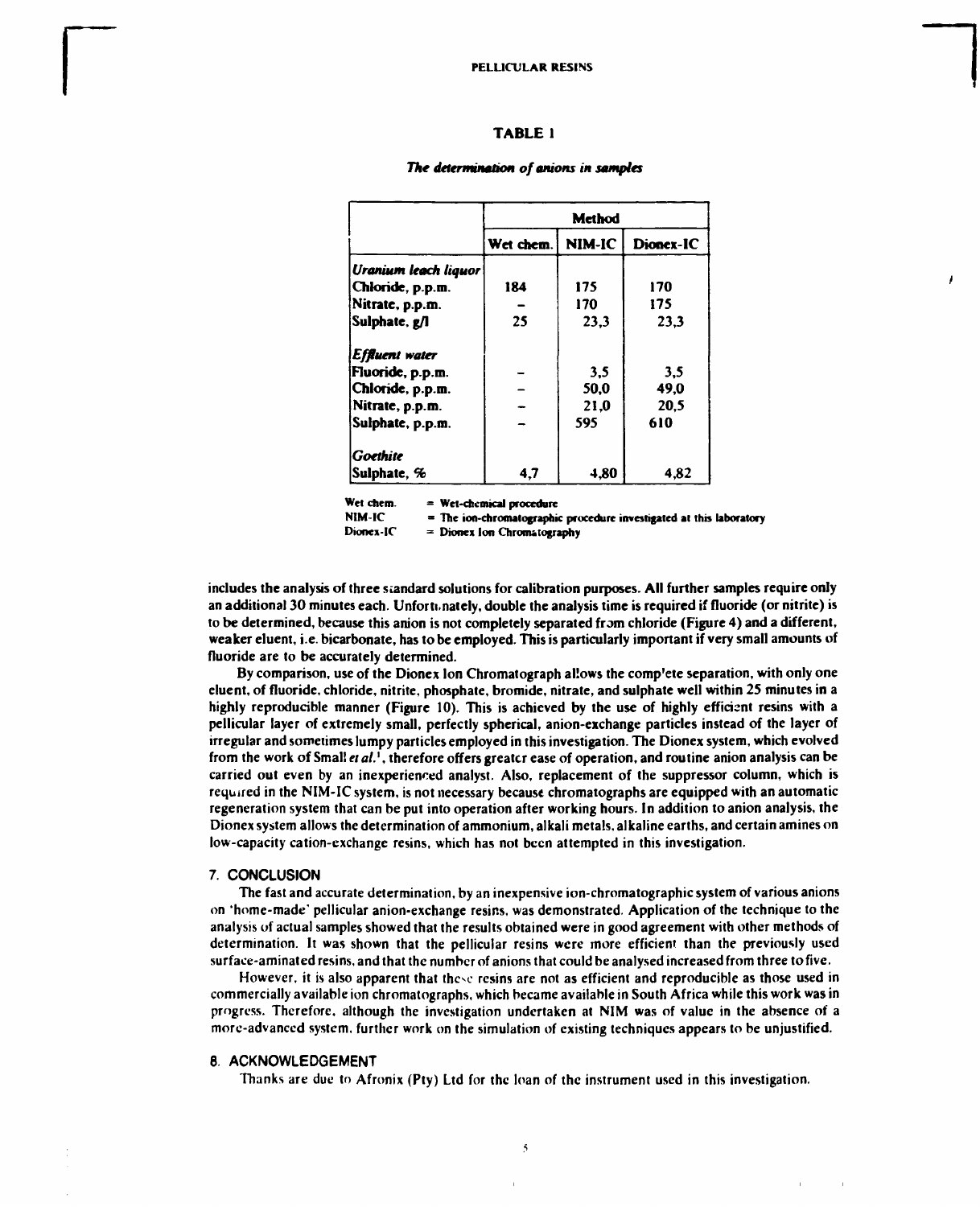#### **PELLICULAR RESINS**

#### **9. REFERENCES**

- **1. SMALL. H., STEVENS. T.S., and BAUMAN. W.C. Novel ion exchange chromatographic method using conductometric detection, Amfyf.** *Chan.,* **vol. 47. no. 11. 1975. pp. 1801-1809.**
- **2. GJERDE. D.T.. FRITZ. J.S., and SCHMUCKLER. G. Anion chromatography with low-conductivity duents.** *J. ChrommL,* **vol. 187. i960, p. 35.**
- **3. POHLANDT, C. The separation and determination of anions by ion chromatography. Randburg. National Institute for Metallurgy.** *Report 2044.* **Feb. 1980. 22 pp.**
- **4. POHL, C.A., and JOHNSON, E L Ion chromatography. The state of die art..'.** *chromt. Sd.*  **vol. 18. 1980. p. 442.**
- **5. POHLANDT. C. The separation of some weak-acid anions by ion-exdusion chromatography. Randburg. National Institute for Metallurgy,** *Report 2107.* **May 1981. 14 pp**
- **6. FICKLIN, W.H. Separation and analysis of tungsten and molybdenum in natural waters by ion chromatography. Paper presented at 22nd Rocky Mountain Conference on Analytical Chemistry Denver, Colorado, 1980.**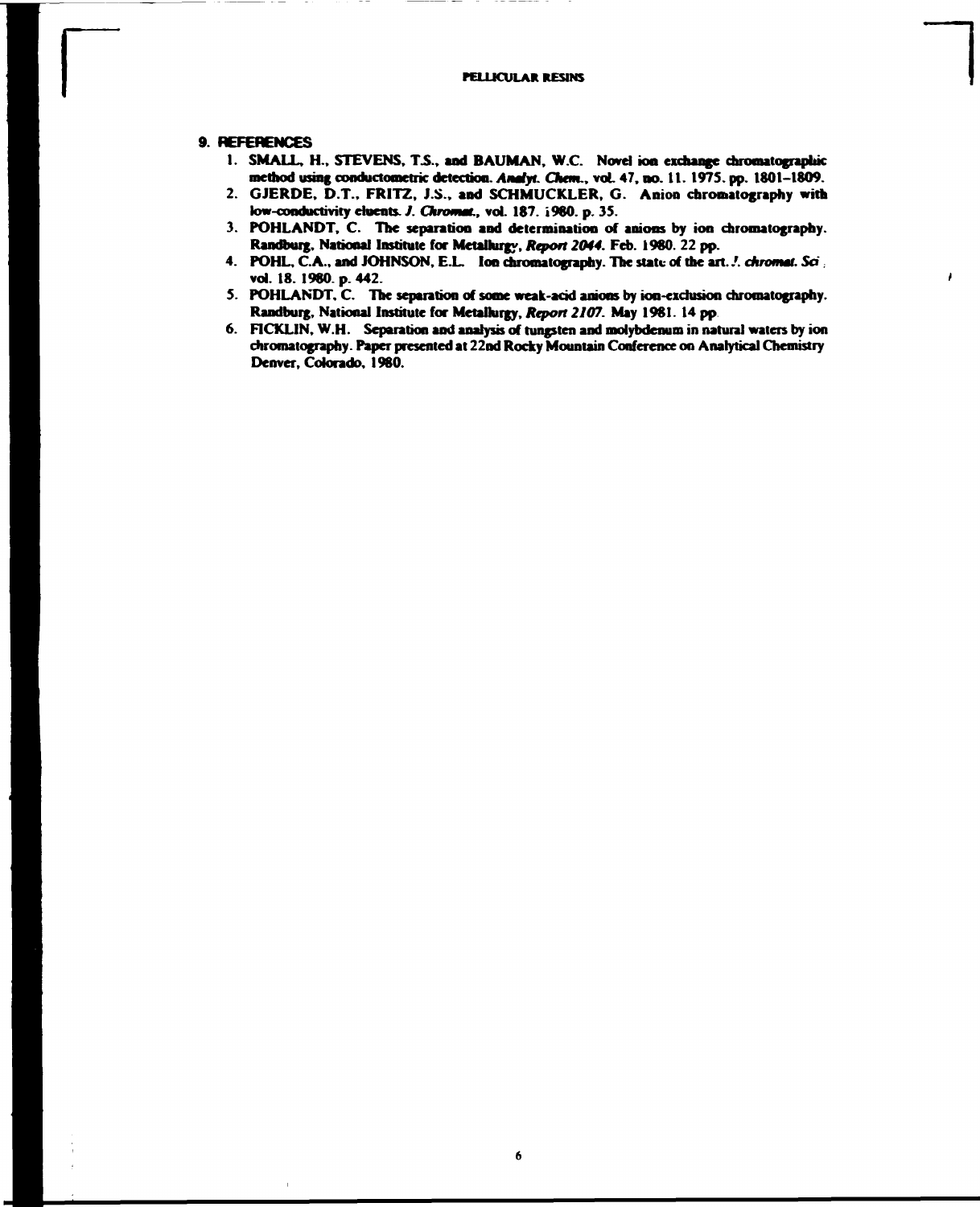$\lambda$ 



FIGURE 1. Separation of some anions on TEE SIX treated with Aliquat 336

 $\pmb{\tau}$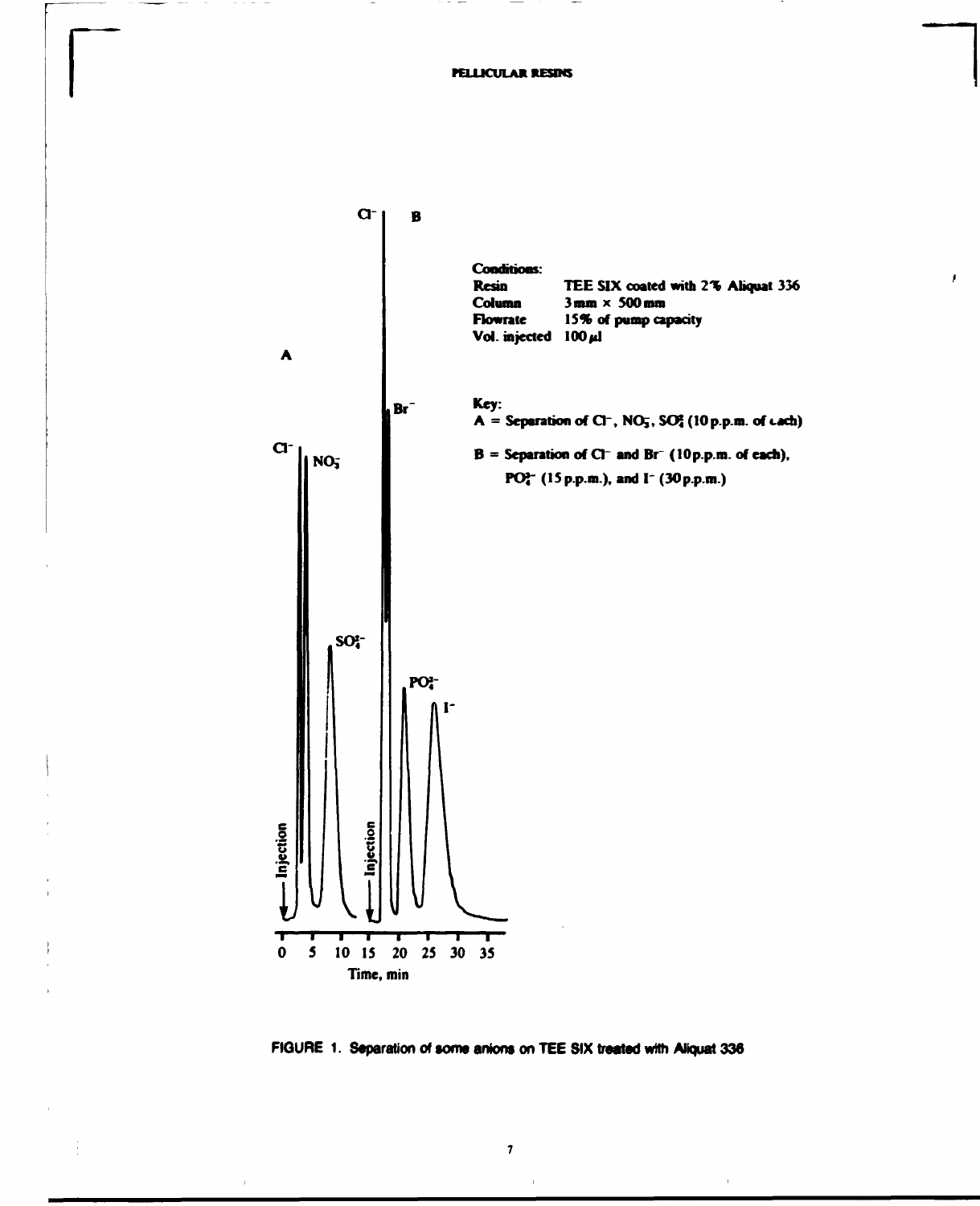$\pmb{\ell}$ 



FIGURE 2. System for the oetermination of anions

 $\hat{\mathbf{x}}$ 

 $\bar{1}$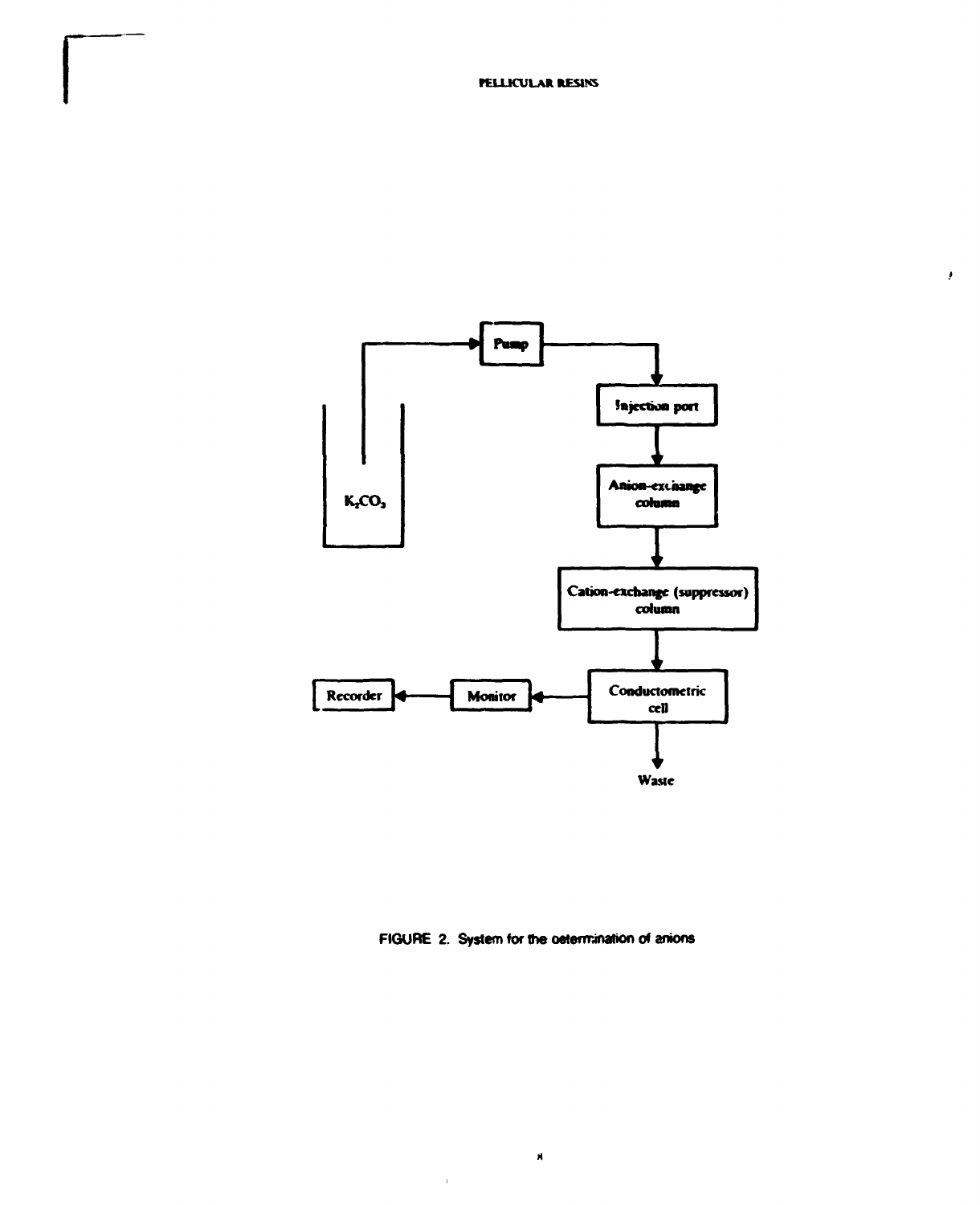

FIGURE 3. The separation of six anions on resin I

 $\boldsymbol{9}$ 

 $\bar{\rm I}$ 

 $\mathbf{1}$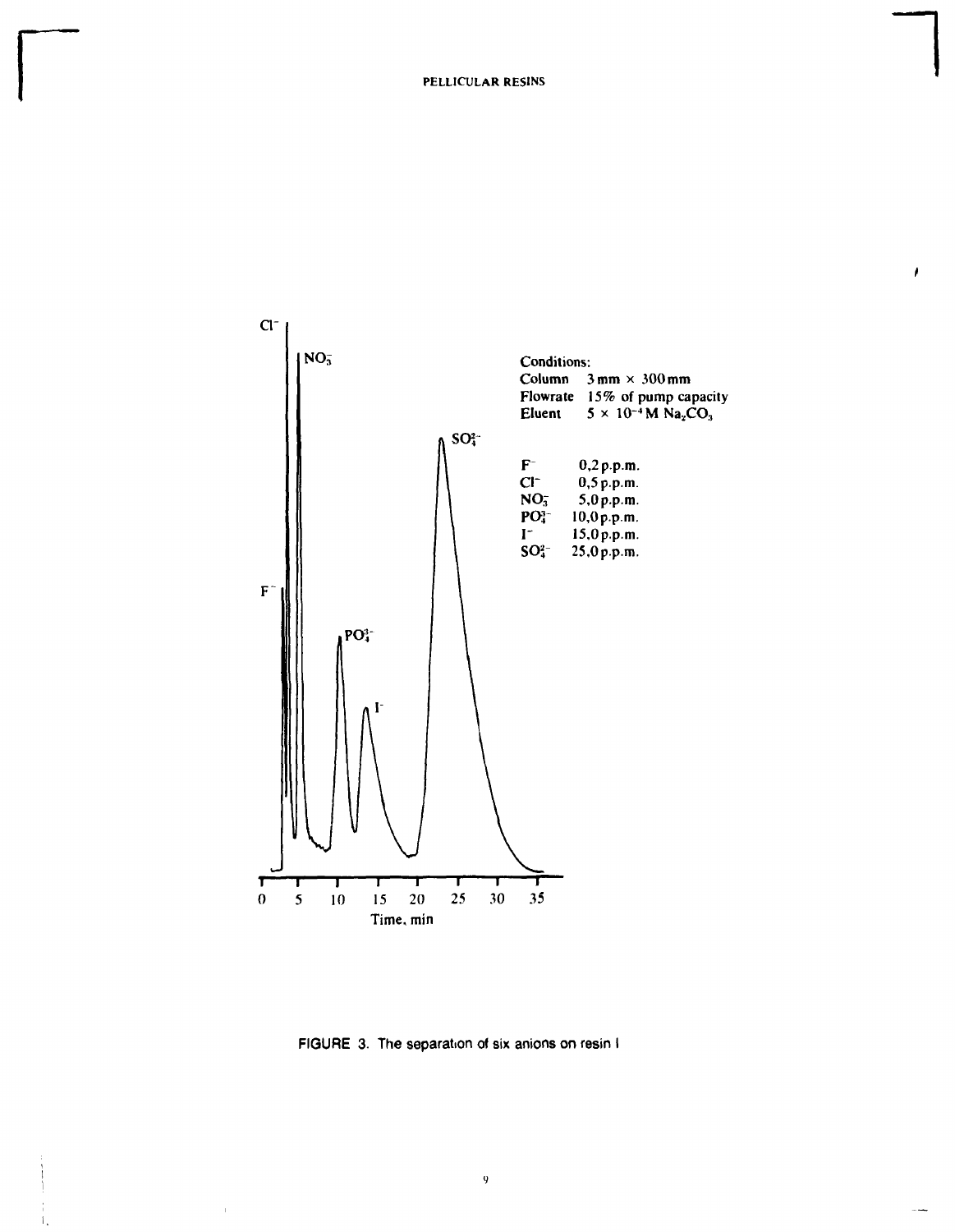$\pmb{\cdot}$ 



FIGURE 4. The separation of anions on resin II

 $\mathbf{I}$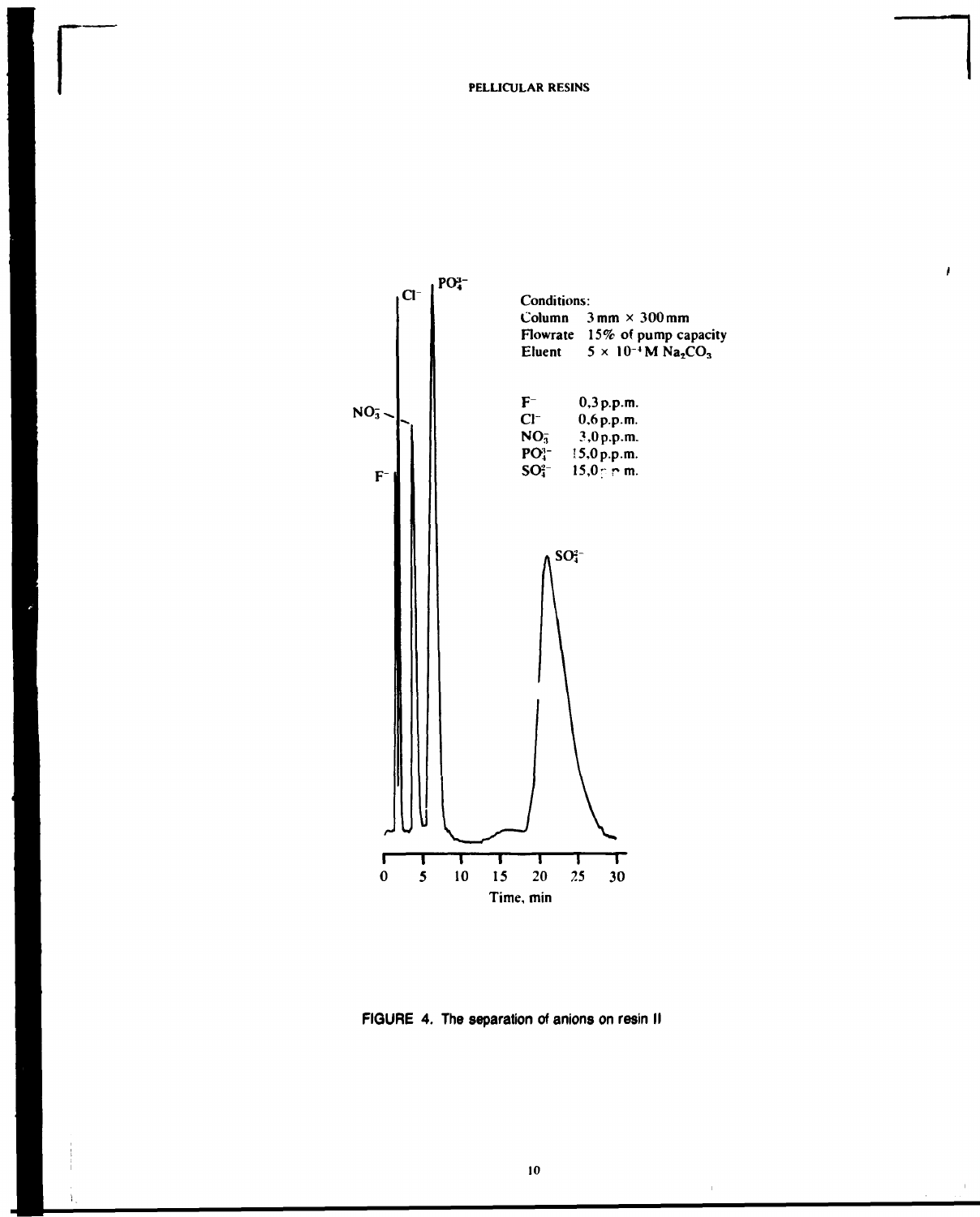$\overline{1}$ 



FIGURE 5. The separation of nitrate or bromide from nitrite, chloride, and fluoride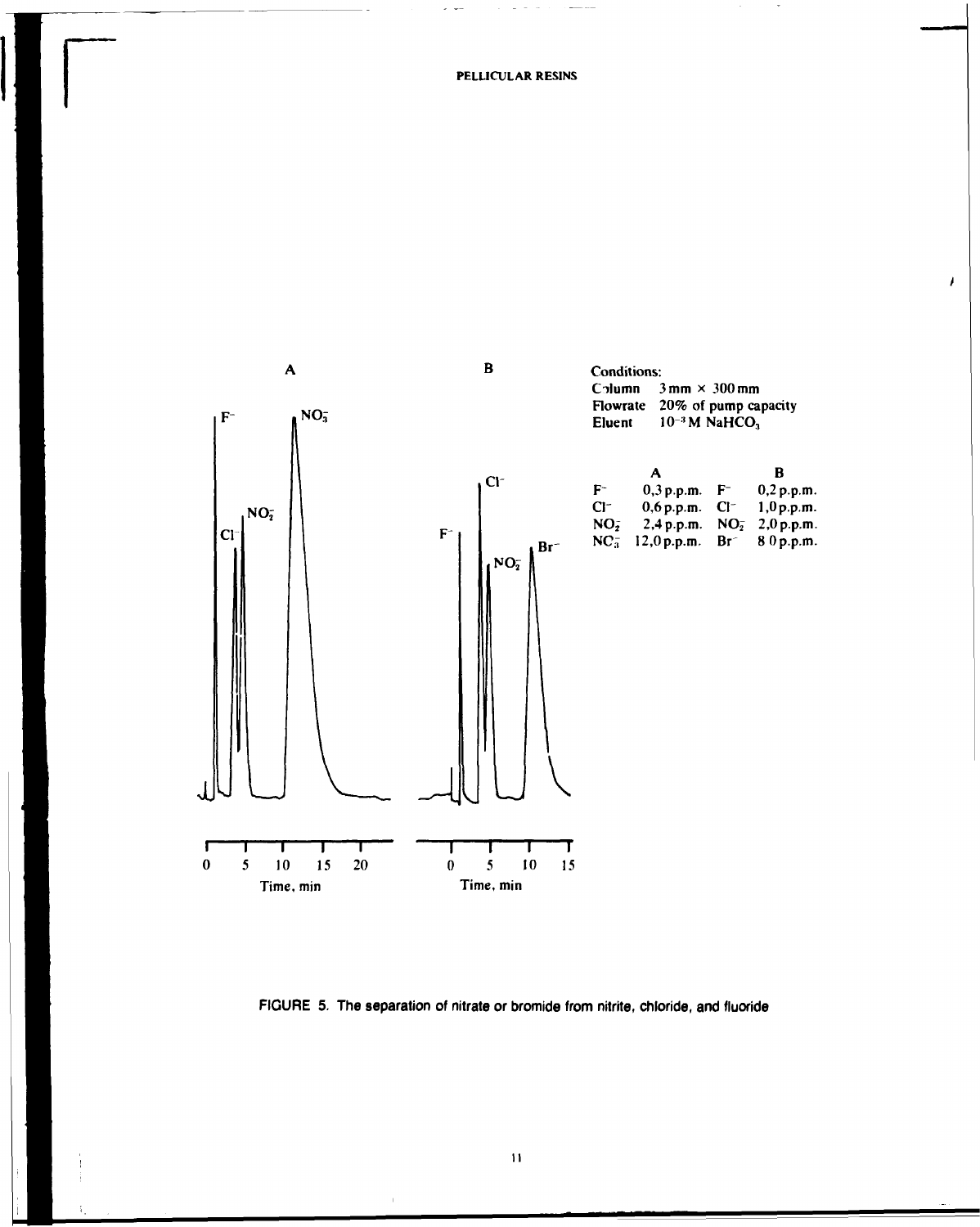PELLICULAR RESINS



 $\bar{I}$ 

FIGURE 6. Calibration graphs for fluoride, chloride, and nitrate



FIGURE 7. Calibration graphs for nitrate and bromide

 $\overline{1}$ 

 $\Gamma = 1$ 

 $\bar{1}$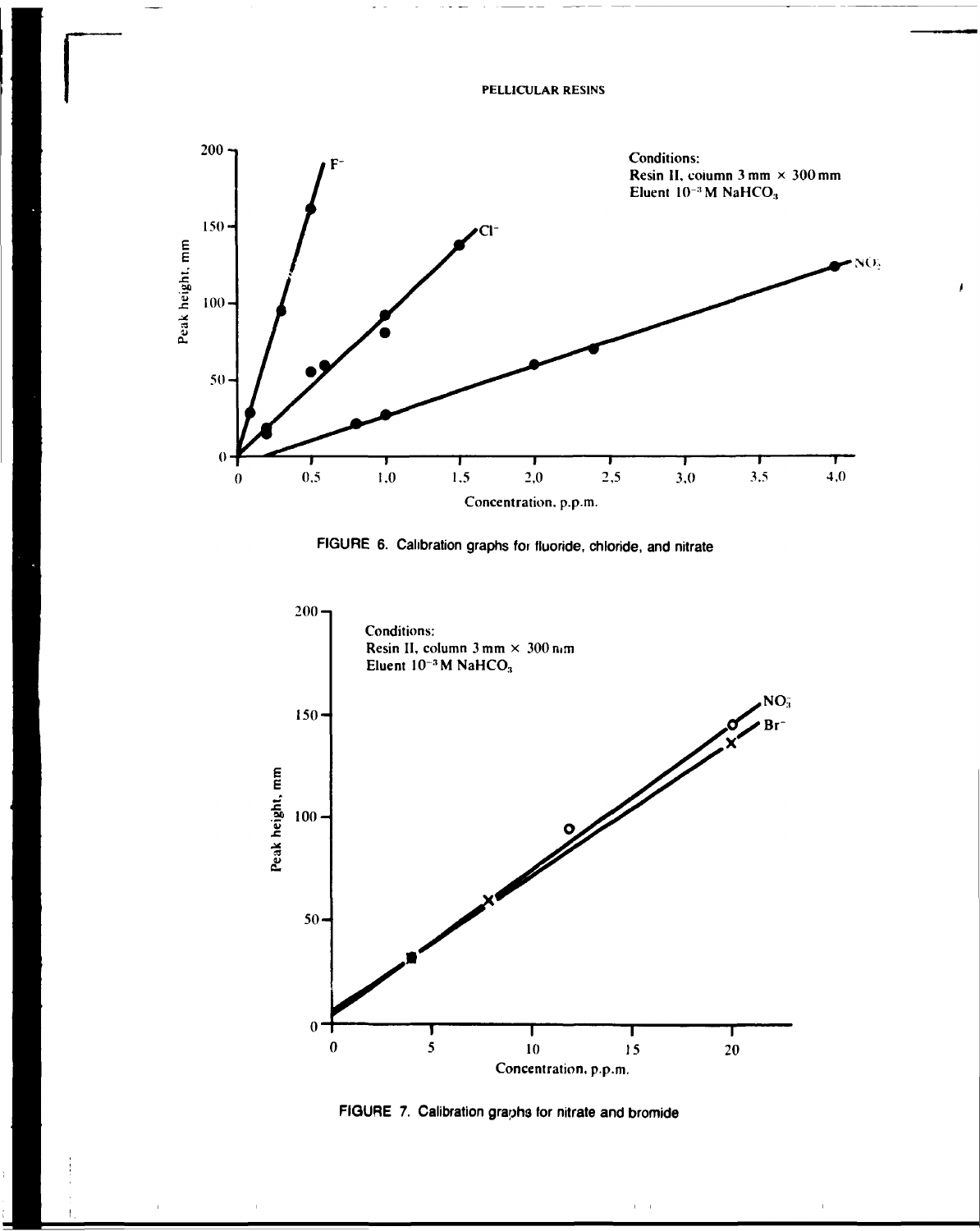$\pmb{\prime}$ 

 $\frac{1}{3}$ 



FIGURE 8. The separation of some anions at an increased flowrate

 $\mathbf{r}$ 

Å,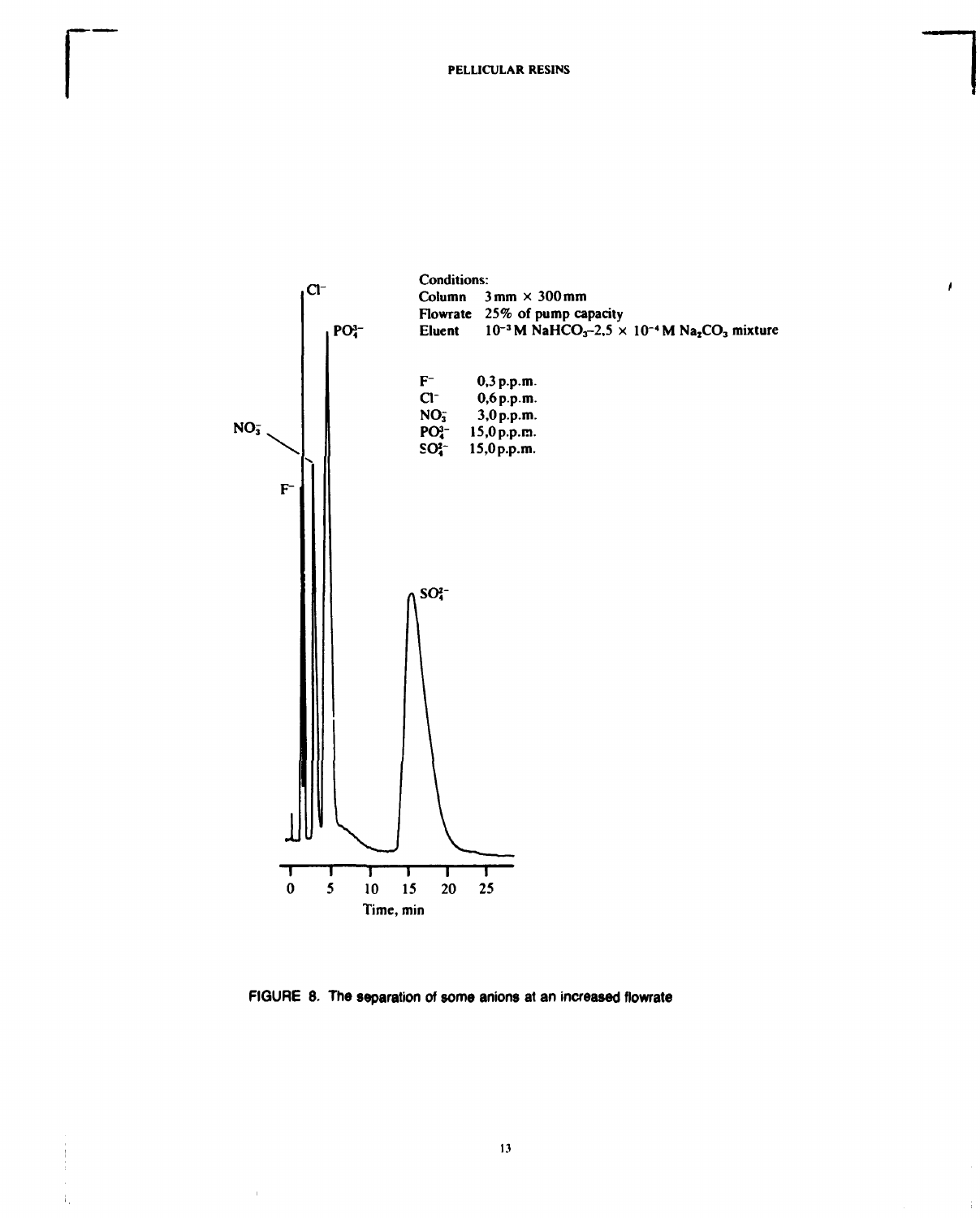PELLICULAR RESINS



FIGURE 9. The determination of sulphate in goethite